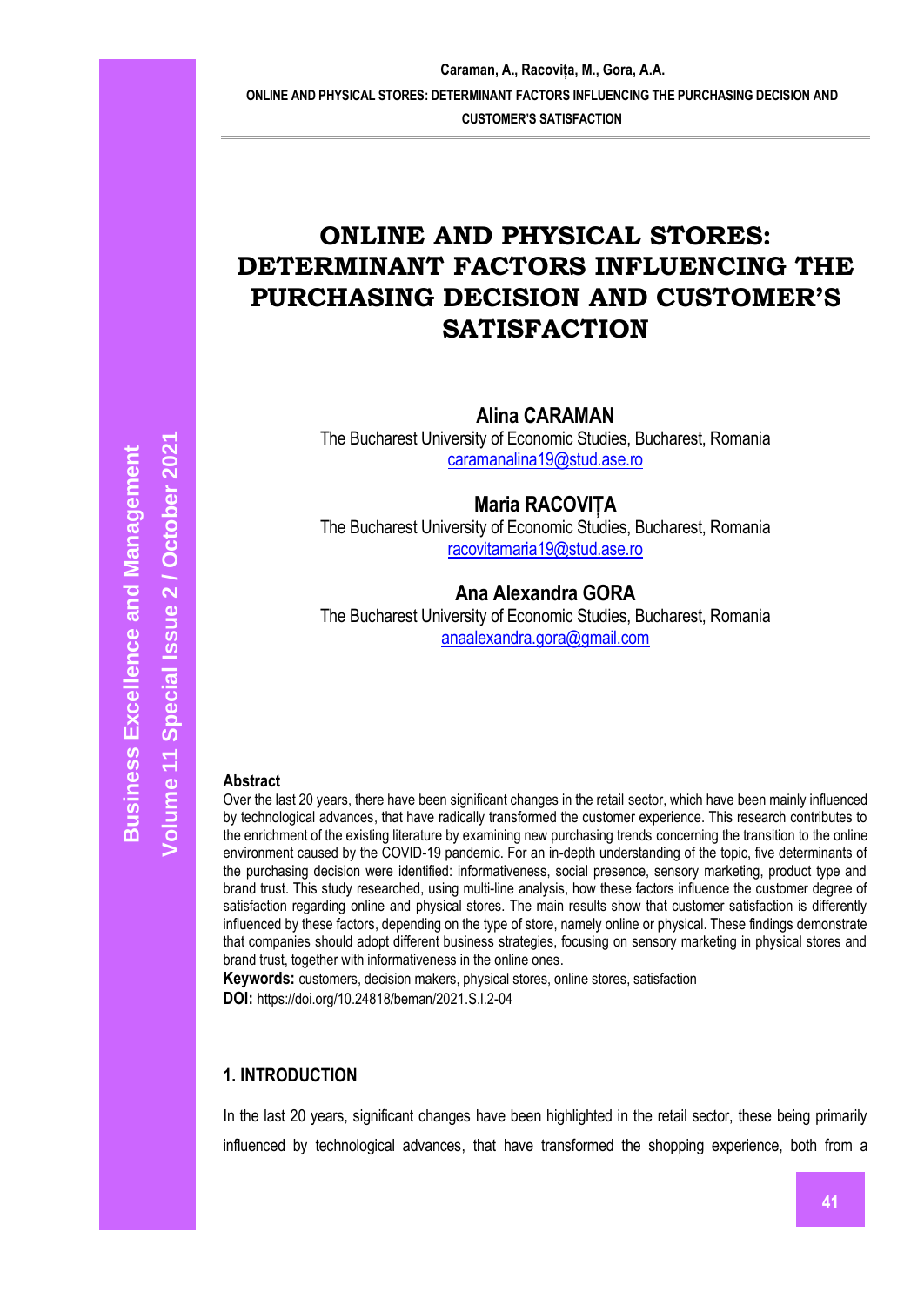business perspective and from the customer's point of view (Jain & Werth, 2019). As a consequence, many retailers had to rethink their business models and use a combination of physical stores and online domains to present an integrated shopping experience. The impact of the COVID-19 pandemic has accelerated the transition to the online environment.

This research analysis data shows how the fourth industrial revolution and the COVID-19 pandemic changed customer behavior in both online and physical stores. The study also aims to identify if the influencing factors that determine customer satisfaction are the same for both types of stores. Current literature on omnichannel marketing and e-commerce does not provide a clear answer to these questions. Few studies are conducted on this topic, and existing ones do not thoroughly address changes in the characteristics that customers consider when deciding to shop. The chosen subject was also influenced by the new restrictions that continue to affect the economic activity environment, which are very important for both customers and sellers.

In the context of the COVID-19 pandemic, consumers were forced to change their behavior, while companies had to transform the current business models in order to survive. As the pandemic affected regions and people differently, the economic impact was also uneven. Employees able to work from home have maintained their jobs and income, accumulating more savings, while being forced to reduce spending on blockages, travel restrictions and health concerns; others lost jobs and income or closed businesses and struggled to pay their bills. Regardless of the category, the immediately consequence of this context is rather obvious: people started to shop online in order to avoid the spread of the virus.

# **2. CONCEPTUAL BACKGROUND AND DEVELOPMENT OF RESEARCH HYPOTHESES**

In the context of the COVID-19 pandemic, which continues to persist in most countries, online commerce has become one of the most accessible and safe methods, even for the most inexperienced, to do their shopping, mainly because of the imposition of many restrictions, but also rules on social distancing. Target Corp., an American retailer of products and home appliances, stated that in the first quarter of 2020, online sales increased by over 140% compared to 2019 (ContentEngine LLC, 2020). Because the priority of shoppers is safe shopping, digital stores represent a necessary element for the survival of businesses. At the same time, physical retails have undergone major changes in their normal operation due to forced closures, reduced working hours and the different behavior of customers at home. For example, malls were severely affected by restrictions on the operation of boutiques, cinemas, gyms and restaurants. Some clothing stores and other retailers even went bankrupt in May 2020 (Jones & Tyko, 2020). From here, the first hypothesis of this study was deduced:

**Hypothesis 1: The pandemic caused shoppers to move their purchases online.**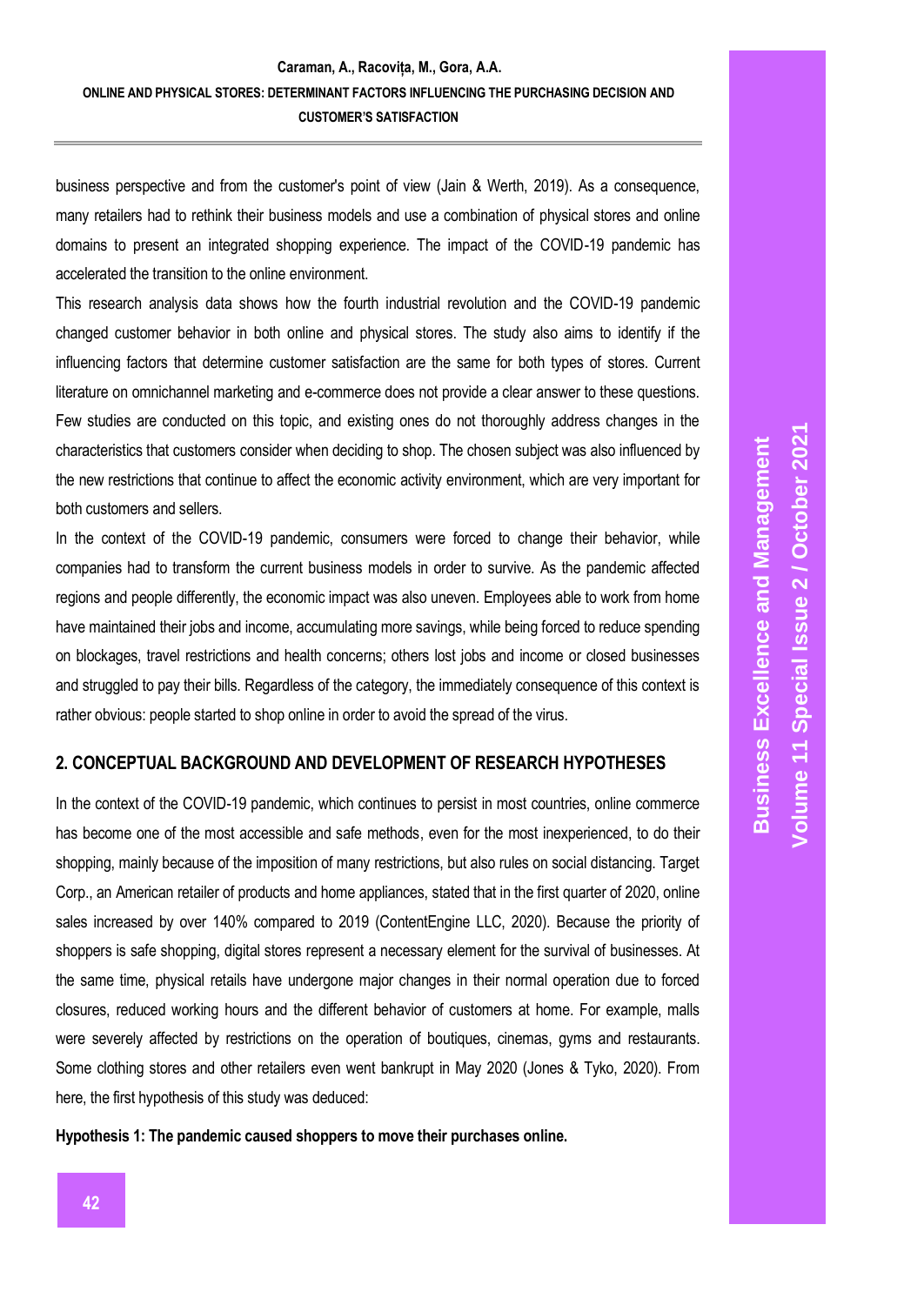Regardless of the model in which the stores operate, any economic entity needs sales to survive, and sales are directly proportional to the added value offered to buyers. Thus, identifying the most important factors that determine a buyer to purchase from a store and understanding the variables that bring customer satisfaction are significantly important, because those aspects are strengthening the connection between a company and its customer base, which subsequently leads to positive and impactful results (Hill, Brierley & MacDougall, 2003). Moreover, according to McNealy (1993), customer satisfaction is the strategic weapon for any type of organization.

According to Al-Alwan and Al-Shirawi (2015), six variables that influence the buyer's intention to purchase products online were identified. These are represented by utility, ease of use, trust, culture, website features, and security. Moreover, the results of this study emphasize that trust and security are the two factors that positively and significantly influence the buyer's decision and their attitude towards online shopping (Al-Alwan & Al-Shirawi, 2015).

On the other hand, Yan & Dai (2009) consider that the decision to buy from online stores (websites) and the perception of shoppers is influenced by three elements: the consumer, the product and the website, each of these being divided into several influencing factors. Thus, the specific factors of the consumer that influence the purchase decision in the online environment are the following (Yan & Dai, 2009): demographic data, personal characteristics, degree of involvement in internet and degree of involvement in online shopping, online shopping experience and degree of product cognition. From the category of product-specific factors that are the subject of online shopping, the purchasing decision could be influenced by (Yan & Dai, 2009): product standardization, sellers' reputation and credibility, price level, information reliability of commodity and region characteristic of commodity. Regarding the website, the specific factors that could influence the online purchasing decision are (Yan & Dai, 2009): website's business security, rationality of website design and convenience of transaction on the website.

Edwar, Diansari & Winawati (2018) consider that online shopping has developed on a global scale due to the growing popularity of the internet, which has led to an increase in the number of users who use the internet to obtain information or to make online shopping. The authors identify 8 factors that could influence the purchasing decision and the degree of satisfaction with online stores, namely (Edwar, Diansari & Winawati, 2018): e-service quality, price, time, easiness, security, trust, convenience and website quality. The results of this study highlight that among the eight factors that influence the decision to shop online, the most dominant are: trust factor, price factor and time factor (Edwar, Diansari & Winawati, 2018).

Also, regarding online shopping, Katawetawaraks & Wang (2011) describe four factors that underline the decision to buy online, namely: convenience (online shopping is available non-stop), information (given the inability of customers to reach products, online sellers typically provide more information about a product,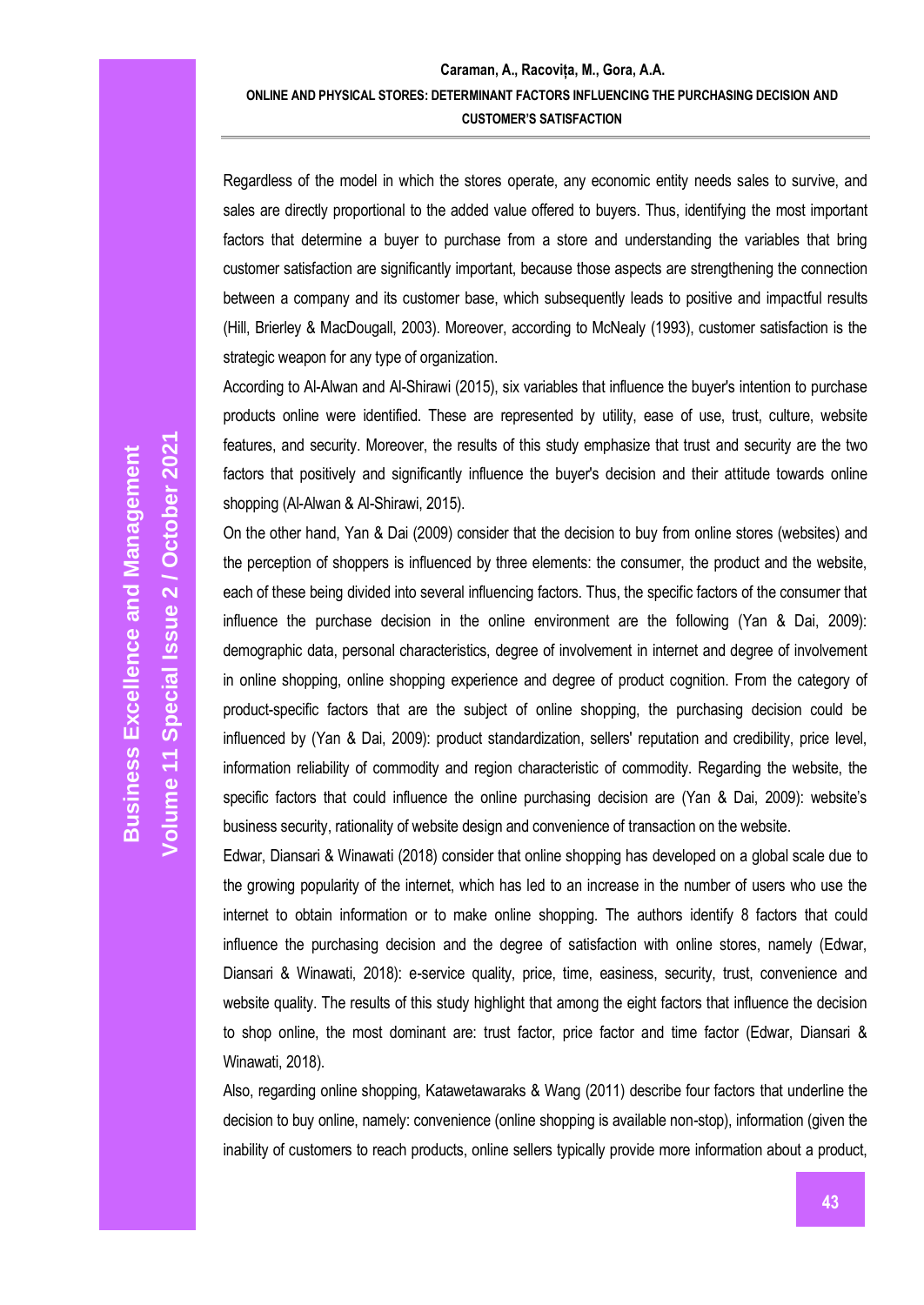information that may underlie the decision to purchase), available products and services (online stores offer a greater variety of products and services from which the buyer can choose), cost and time efficiency (offering more products, online stores give shoppers more chances to compare product prices and choose the most suitable one). Moreover, Katawetawaraks & Wang (2011) present a series of factors that can hinder the purchase decision in online stores, namely: security, intangibility of online product, social contact and dissatisfaction with online shopping.

In the present research, following an analysis of the purchasing process and the literature (Al-Alwan & Al-Shirawi, 2015; Edwar, Diansari & Winawati, 2018; Katawetawaraks & Wang, 2011; Yan & Dai, 2009), 5 factors were considered that could affect the decision of buyers to purchase products, whether we are talking about physical stores or online. Thus, it is considered that the five determining factors of the purchasing decision are:

1. Informativeness (product description, product information, delivery information, etc.).

2. Social presence (reviews, recommendations, 'WOM' (Word of mouth) etc.).

3. Sensory marketing (smells, music, colors, photos, videos, etc.).

4. Product type (is the customer familiar or the product is an innovative one, just out on the market).

5. Brand trust (the belief that the brand will meet certain standards).

According to a study realized by Brynjolfsson et al (2009), women are much more inclined than men to share their shopping experiences through social networks, having a great influence in changing the purchasing decisions of people in the immediate vicinity. Thus, the information becomes more transparent and spreads rapidly, which can increase or decrease the income of retailers, being an advantage that entrepreneurs could use as a marketing strategy through WOM ('Word of the mouth'). Due to this study, which notices a difference between the sexes in relation to the perception of social presence as a determinant of the purchasing decision, hypothesis 2 was proposed:

# **Hypothesis 2: Determinants of the purchasing decision are perceived differently depending on the person's gender.**

At the same time, due to the technological advancement and the pandemic in full condition, the entrepreneurs had to quickly adapt in order to stay in the economic game by changing their strategies regarding the marketing and sales department. This raises the question: which determinants of the purchasing decision are responsible for customer satisfaction and whether these values of influence are similar for both types of stores (physical and online). According to Luo and Bhattacharya (2006), increasing customer satisfaction in the online environment results from the high level of information about products that they identify in the purchase process. Buyers want complete, relevant and clear information on the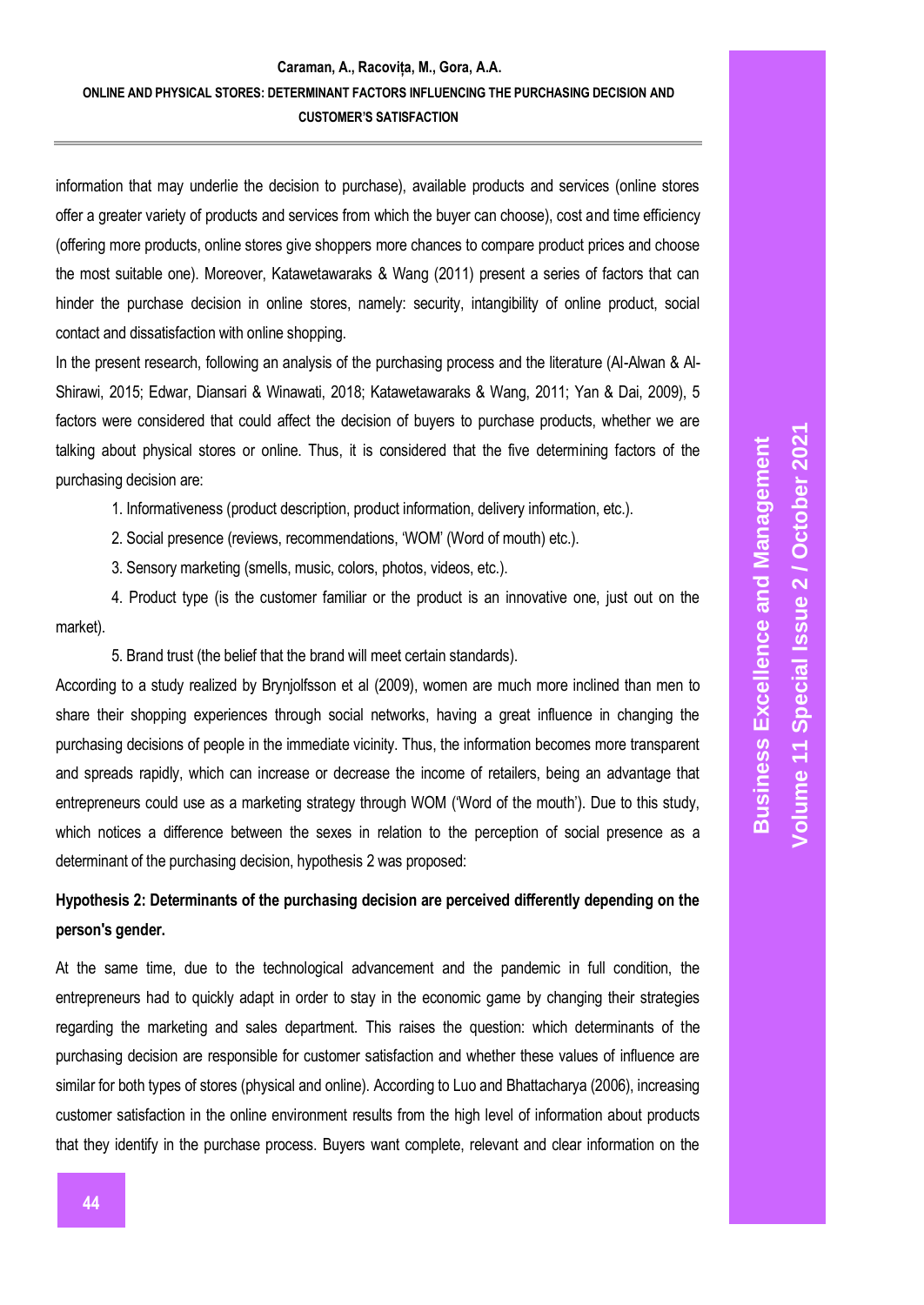websites they navigate on. In other studies from the scientific literature, it has been shown that trust in the product brand is the main important factor in determining the level of satisfaction. A buyer who trusts the brand will be more satisfied and loyal (Greelane, 2019). Hence, hypothesis 3 was developed:

# **Hypothesis 3: Determinants of the purchasing decision influence customer satisfaction regarding online stores.**

However, some experiences can only be created in a physical store. Elkind (2005) states that most shoppers today face countless options when purchasing an item, so the specific in-store smells, the catchy playlist from the background, the brightness of the room, or simply - sensory experiences, help to highlight the brand and increase the level of customer satisfaction. A real-life example is Starbucks, the world's most popular coffee shop. It has an entire team that selects hits on a monthly basis to play them in its stores and create a pleasant atmosphere. Hypothesis 4 intends to investigate whether existing studies still apply today.

**Hypothesis 4: Determinants of the purchasing decision influence customer satisfaction regarding physical stores.**

Based on the theoretical discussions, hypotheses 3 and 4 can be summarized in the following conceptual research model (Figure 1):



**FIGURE 1: CONCEPTUAL MODEL**

Source: Created by authors

### **3. METHODOLOGY**

### **3.1. Data collection**

In order to collect the relevant data for the evaluation of the determinants of the purchasing decision that implicitly influences the customer satisfaction regarding physical and online stores, a questionnaire-based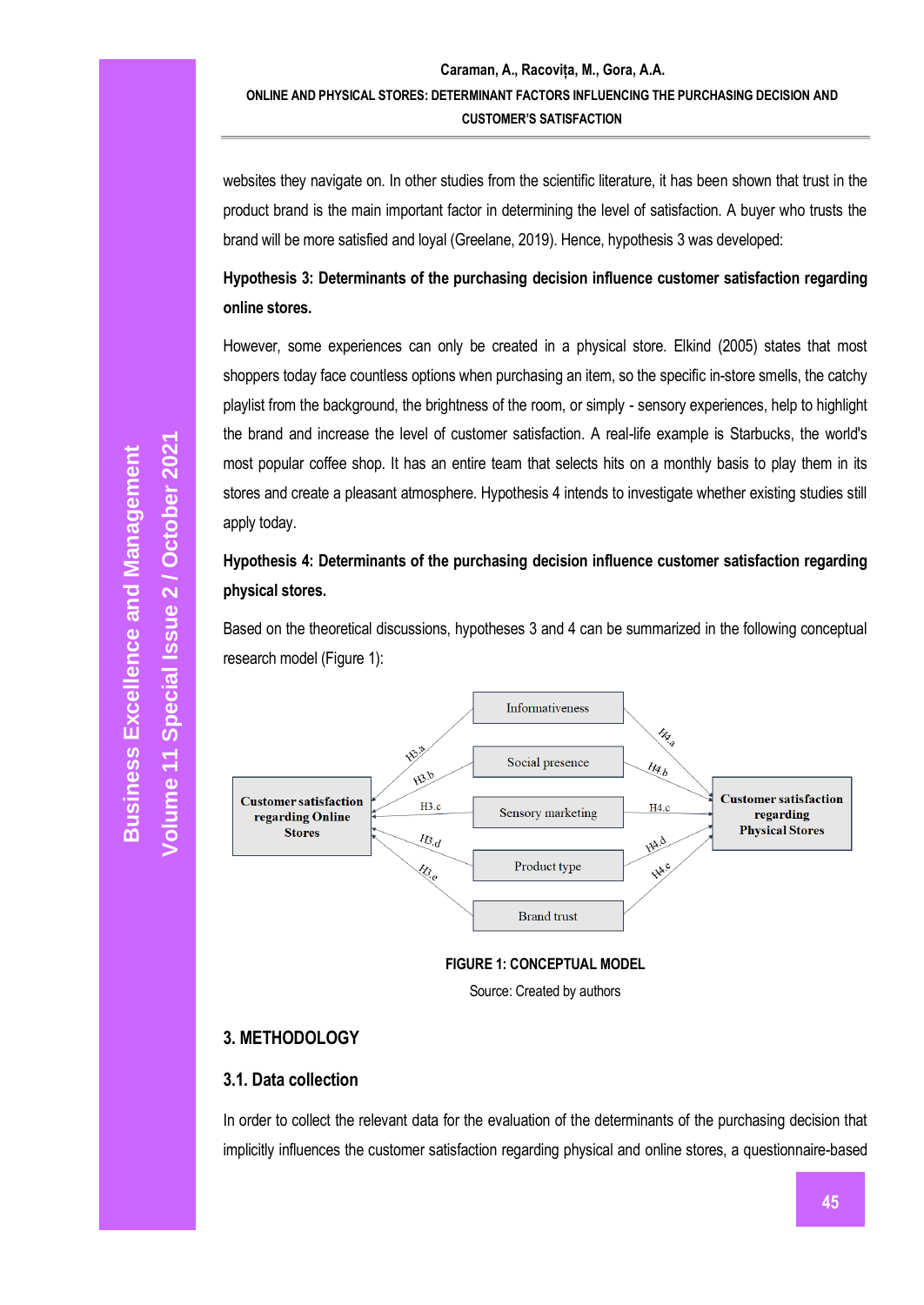survey was conducted. Thus, was developed a questionnaire which was composed of a series of questions that referred to the following aspects: frequency of online shopping before and after the pandemic, security of personal data during the purchase, but also confidence in the online shopping experience, customers' preferences regarding the items they purchase, and the determinant purchase factors that contribute to buyers' satisfaction with their purchase in both physical and online stores. The questionnaire was structured in four sections that allowed the measurement of the research variables concerned, namely:

• Section 1: This first section of the questionnaire covered a series of demographic questions through which the profile of the respondents was determined. The main questions included in this section focused on identifying respondents' gender, occupation, age and monthly income level.

• Section 2: The second section contained a set of questions that determined the buying trends before and after the COVID-19 pandemic.

● Section 3: the third section of the questionnaire consisted of 18 items aimed at identifying the importance assigned by buyers to the five determinants of the purchasing decision and more precisely: informativeness, social presence, sensory marketing, product type, and brand trust.

• Section 4: This section was composed of 22 items through which the level of customer satisfaction regarding online and physical stores was determined.

#### **3.2. Research population and sample**

The total population of this study is represented by all potential buyers who do their shopping in the online environment or in physical stores, regardless of gender, occupation, age, income or preferences. Regarding the sampling method, non-probabilistic sampling method was used due to the lack of access to a database that would include all potential buyers in our country. In this respect, the final sample of the present research consisted of 125 buyers, of which 40 respondents were men and 85 women. The age of the respondents varied between 18 and over 50 years, and their average incomes were between 500 and over 4500 RON.

#### **3.3. Procedure**

In order to collect the necessary data to evaluate the determinants of the purchasing decision that influence the degree of customers' satisfaction with purchases in physical and online stores, a questionnaire was developed which was distributed online, using the Google Forms platform. Specifically, this questionnaire was distributed through social networks to people who fell into the above categories. The questionnaire was available for completion for 14 days, in March 2021. For the accuracy of data collection, the questionnaire was preceded by an initial message informing the respondents about the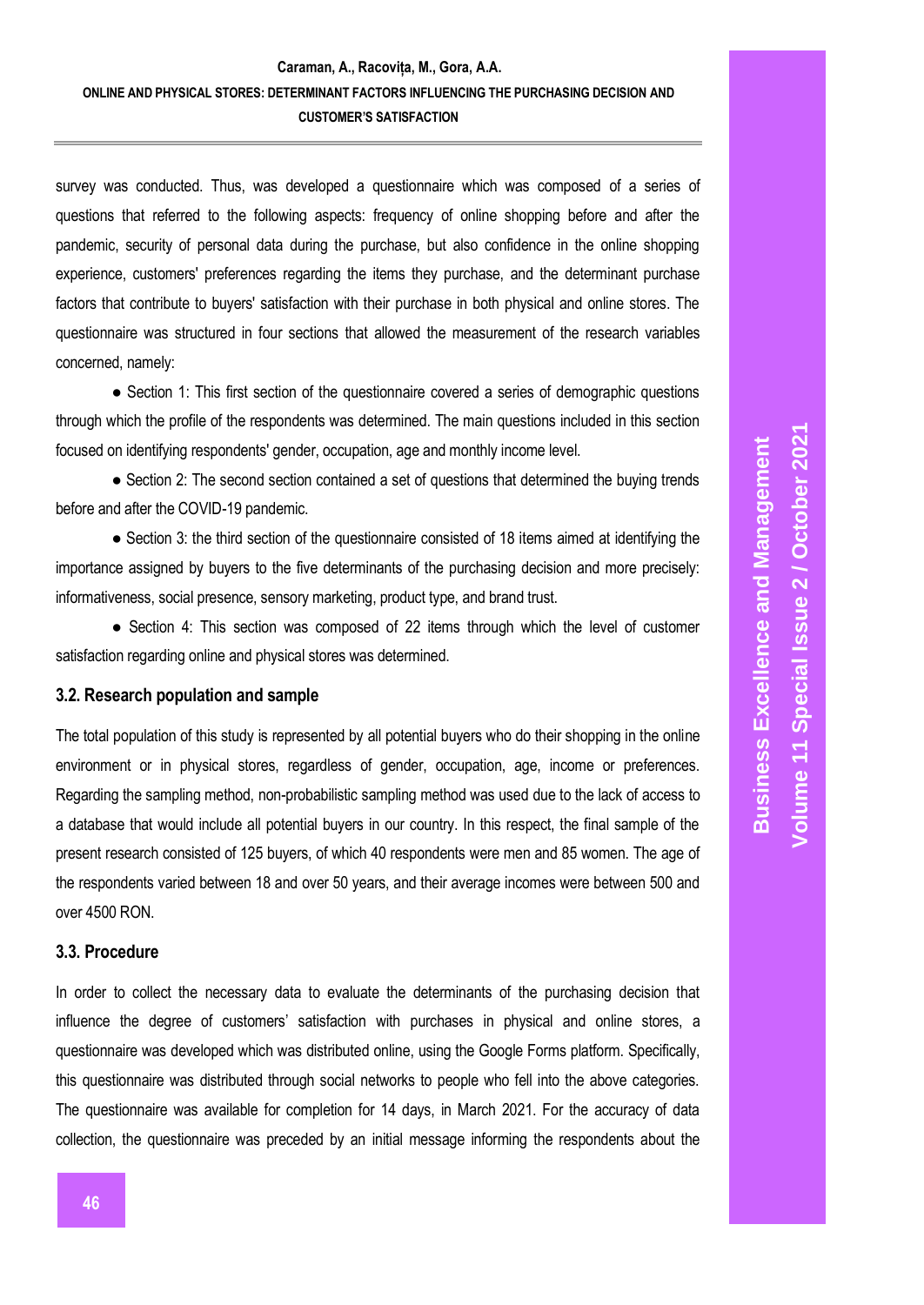purpose of this research and ensuring their anonymity and use of data provided for statistical purposes only. Moreover, with the help of this message, the respondents were also informed about the fact that the completion of the questionnaire is voluntary, as well as about the average time for completing the questionnaire.

Following data collection, the results of this survey were evaluated using statistical methods. The SPSS statistical program was used to analyze the data and test the research hypotheses. With the help of this statistical program, a series of descriptive statistical analyzes were performed, various coefficients were calculated and specific tests for preliminary analyzes were carried out (such as Cronbach Alpha internal consistency coefficient, Levene test, variance inflation factor (VIF)). Then, t tests and multiple linear regression analysis were used to test the research hypotheses to identify the extent to which the five determinants of the purchasing decision (informativeness, social presence, sensory marketing, product typology and brand trust) determine the degree of customer satisfaction regarding the online stores, and respectively the physical ones.

#### **4. RESULTS AND DISCUSSION**

#### **4.1. Descriptive Statistics and Preliminary Analysis**

Before testing the hypotheses elaborated in this research, a series of descriptive statistical analyses were performed with the help of the SPSS statistical program. Thus, the descriptive statistics together with the values of the Cronbach Alpha reliability coefficients calculated for each variable, as well as the correlation coefficients between these variables, are illustrated in Table 1.

|                               |                                        |                    |                                             |              |                     | <b>Correlations</b>                                                     |                                                                                  |  |
|-------------------------------|----------------------------------------|--------------------|---------------------------------------------|--------------|---------------------|-------------------------------------------------------------------------|----------------------------------------------------------------------------------|--|
| <b>Categories</b>             | <b>Variables</b>                       | <b>Mean</b><br>(M) | <b>Standard</b><br><b>Deviation</b><br>(SD) | <b>Items</b> | Cronbach's<br>Alpha | <b>Customer</b><br>satisfaction<br>regarding<br>Online<br><b>Stores</b> | <b>Customer</b><br>satisfaction<br>regarding<br><b>Physical</b><br><b>Stores</b> |  |
|                               | Informativeness                        | 4.038              | 0.920                                       | 4            | 0.896               | $0.460**$                                                               | $0.298**$                                                                        |  |
| <b>Determinants</b><br>of the | Social presence                        | 3.232              | 0.942                                       | 4            | 0.672               | $0.478**$                                                               | $0.277**$                                                                        |  |
| purchase                      | Sensory marketing                      | 3.339              | 1.021                                       | 3            | 0.692               | $0.450**$                                                               | $0.380**$                                                                        |  |
| decision                      | Product type                           | 3.432              | 0.856                                       | 3            | 0.736               | $0.318**$                                                               | $0.193*$                                                                         |  |
|                               | <b>Brand trust</b>                     | 3.363              | 0.966                                       | 3            | 0.734               | $0.432**$                                                               | 0.168                                                                            |  |
|                               | Customer satisfaction regarding Online | 3.607              | 0.887                                       | 11           | 0.929               |                                                                         | $0.482**$                                                                        |  |

**TABLE 1. RESULTS OF DESCRIPTIVE STATISTICS AND PRELIMINARY ANALYSIS**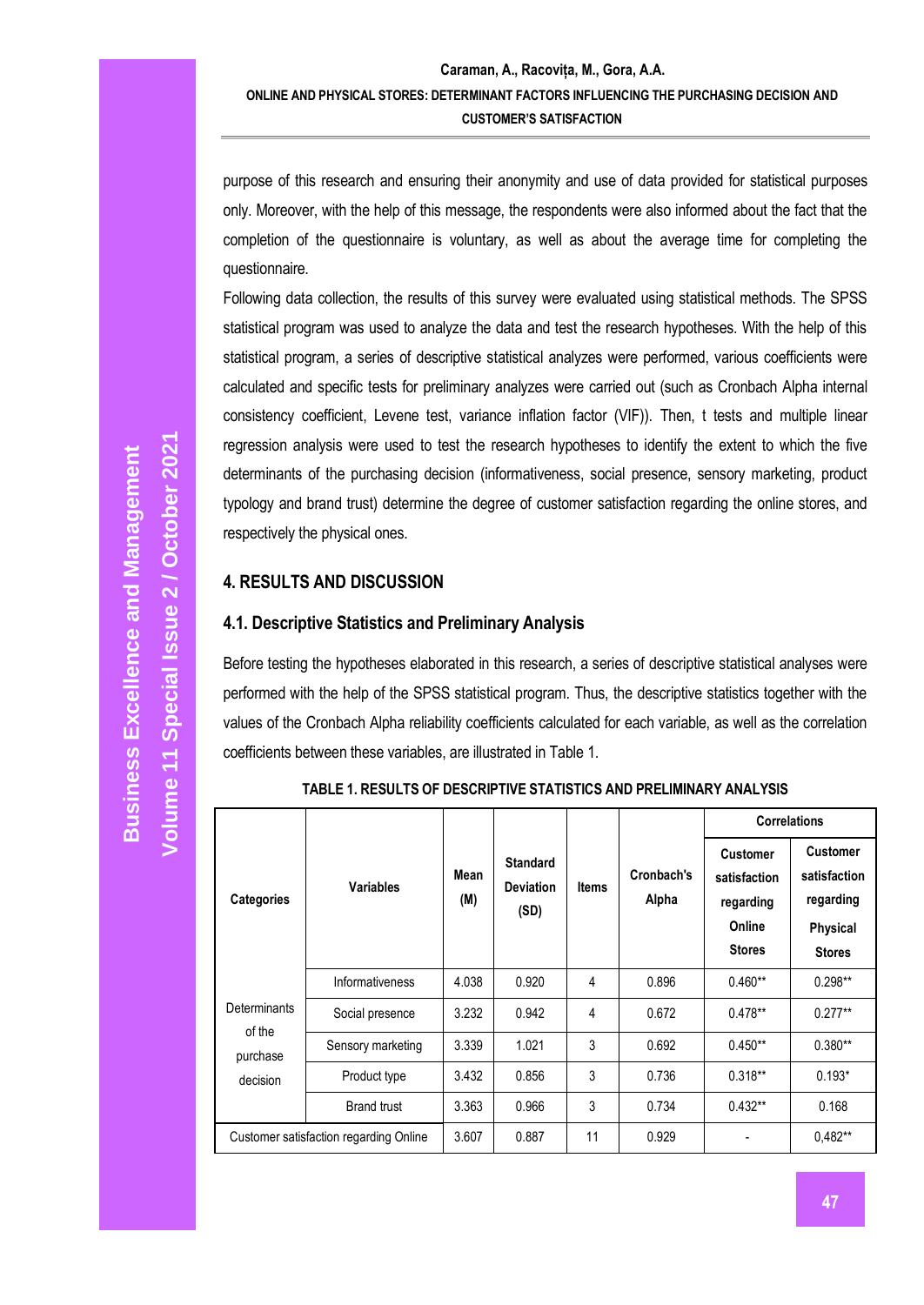### **Caraman, A., Racovița, M., Gora, A.A. ONLINE AND PHYSICAL STORES: DETERMINANT FACTORS INFLUENCING THE PURCHASING DECISION AND CUSTOMER'S SATISFACTION**

| Stores                                             |       |       |    |       |           |  |
|----------------------------------------------------|-------|-------|----|-------|-----------|--|
| Customer satisfaction regarding Physical<br>Stores | 3.464 | 0.831 | 11 | 0.901 | $0.482**$ |  |

Source: created by authors based on survey results computed with IBM SPSS

Note: \* - p < 0.05; \*\* - p < 0.01

As mentioned, the Cronbach Alpha coefficients were calculated using SPSS software before analysing the data and testing the research hypotheses. The Cronbach Alpha coefficient is a coefficient for measuring reliability or internal consistency and serves to illustrate whether two or more items analysed together measure the same as if they had been analyzed separately, or more precisely show how closely they are related between them a set of items analysed as a group. Generally, to be considered an acceptable coefficient of reliability, the values of the Cronbach Alpha coefficient must be above 0.70 in the exploratory stages of the research, and above 0.80 or 0.90 in the advanced stages of the research, while values lower than 0.60 indicate a lack of reliability (Hair Jr., Hult, Ringle, & Sarstedt, 2017; Henseler, Ringle, & Sinkovics, 2009; Hulland, 1999; Wolf, 2011). Analysing the values of the Cronbach Alpha coefficients in Table 1, it can be seen that they are above the recommended threshold value of 0.70 or are very close to this limit value, and the fact that the research is exploratory led us to keep these items in subsequent analyses. As an exception, the "Brand trust" factor was initially measured using four items, but because the value of the Cronbach Alpha coefficient obtained based on the four grouped items was very close to 0.60, which indicates a lack of reliability, the "Cronbach`s Alpha if item Deleted" column provided by the SPSS program was analysed and an item was removed. Following this elimination, the value of the Cronbach Alpha coefficient for the "Brand trust" decision factor became 0.734, being above the limit value of 0.70.

After calculating the Cronbach Alpha coefficients and evaluating the reliability of the variables, a series of descriptive statistics were calculated, and more precisely the mean and standard deviation of the variables analyzed in the present research. Thus, based on the results in Table 1, it can be seen that the most important factors of the purchase decision are represented by the factor "Informativeness" (M = 4.038; SD  $= 0.920$ ) and the decision factor "Product type" (M = 3.432; SD = 0.856). On the other hand, in terms of the customers` satisfaction regarding online and physical stores, it can be seen that they are more satisfied with online stores ( $M = 3,607$ ; SD = 0.887).

In addition to the descriptive statistics and values of the Cronbach Alpha coefficients, in Table 1 were presented a series of correlations between the determinants of the purchasing decision and the degree of customers` satisfaction regarding online stores and, respectively, physical ones. Thus, it can be seen that regarding the correlations between the determinants of purchasing decisions, considered independent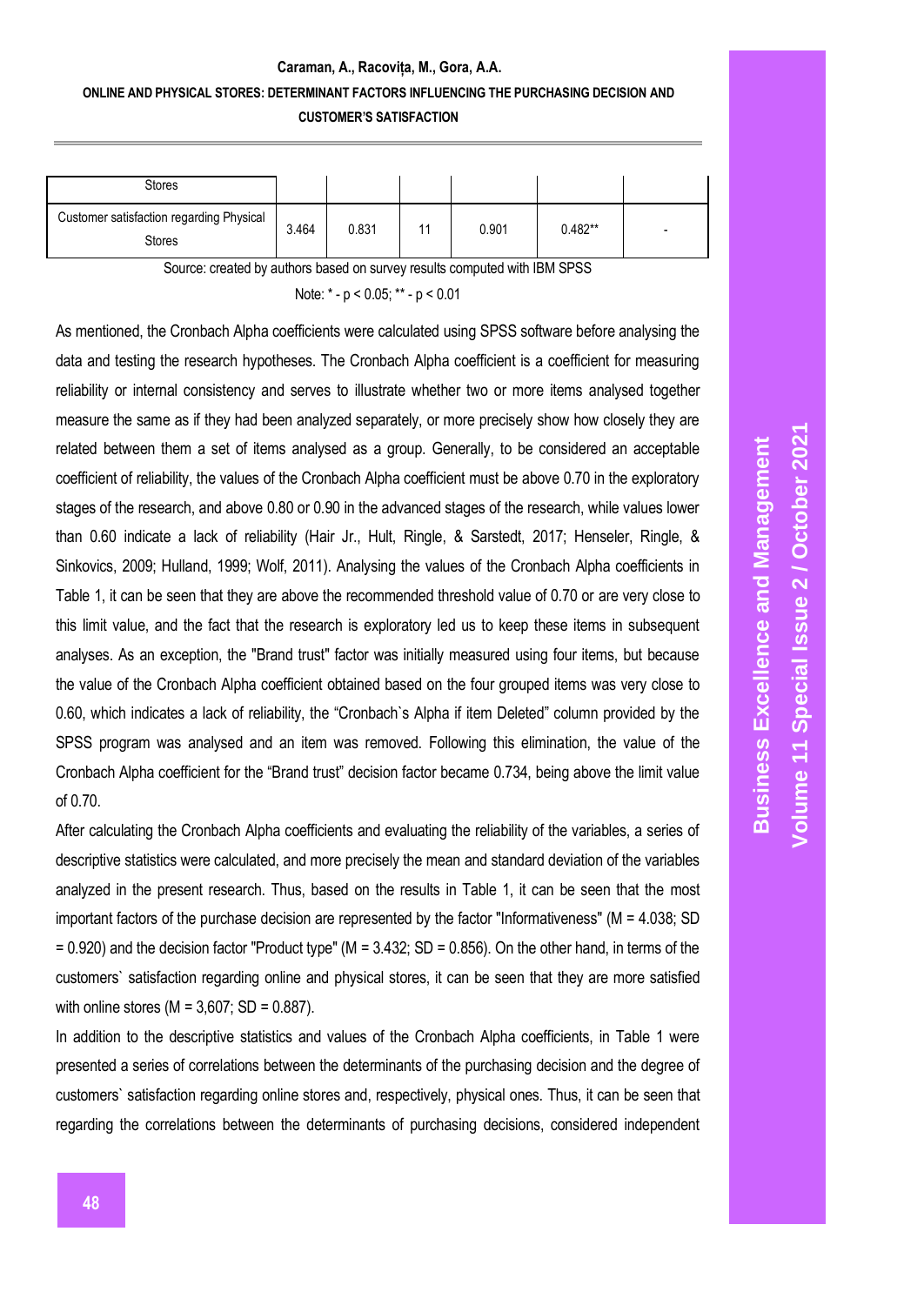variables and the degree of customers` satisfaction regarding online stores, considered a dependent variable, all these indicate a positive and statistically significant because the associative p-values are less than 0.50. On the other hand, out of the five determinants of the purchasing decision, only four of them indicate a statistically positive and significant correlation with the dependent variable of customers' satisfaction regarding physical stores.

#### **4.2. Testing Research Hypotheses**

Following the evaluation of the descriptive statistics and the performance of the preliminary analyses, the aim was to test the hypotheses formulated in the present research. In this sense, graphs, t-tests and multiple linear regression analyses were used to test the research hypotheses.

Thus, to test hypothesis 1, two questions were introduced in the questionnaire based on which it was determined whether the pandemic led to an increase in the number of customers in online stores compared to physical ones. To these questions: "How do you prefer to shop until the COVID-19 pandemic occurs?" And "How do you shop now?". The following distribution of answers was obtained (Figure 2):



#### **FIGURE 2. THE EFFECT OF THE PANDEMIC ON THE PURCHASING TREND OF CUSTOMERS**

Source: created by authors based on survey results

The burgundy columns represent the shopping trends in relation to the purchasing environment of the products (physical, online or both) until the appearance of the pandemic, and the pink ones - after its establishment. According to Figure 2, it results that the percentage of purchases from the physical environment decreased by 30.4%. In contrast to these results, there is no significant increase in users opting only for online shopping (this is only 0.8%). Even though, customers have not completely moved into the digital/online environment, they have begun to consider online stores as an alternative to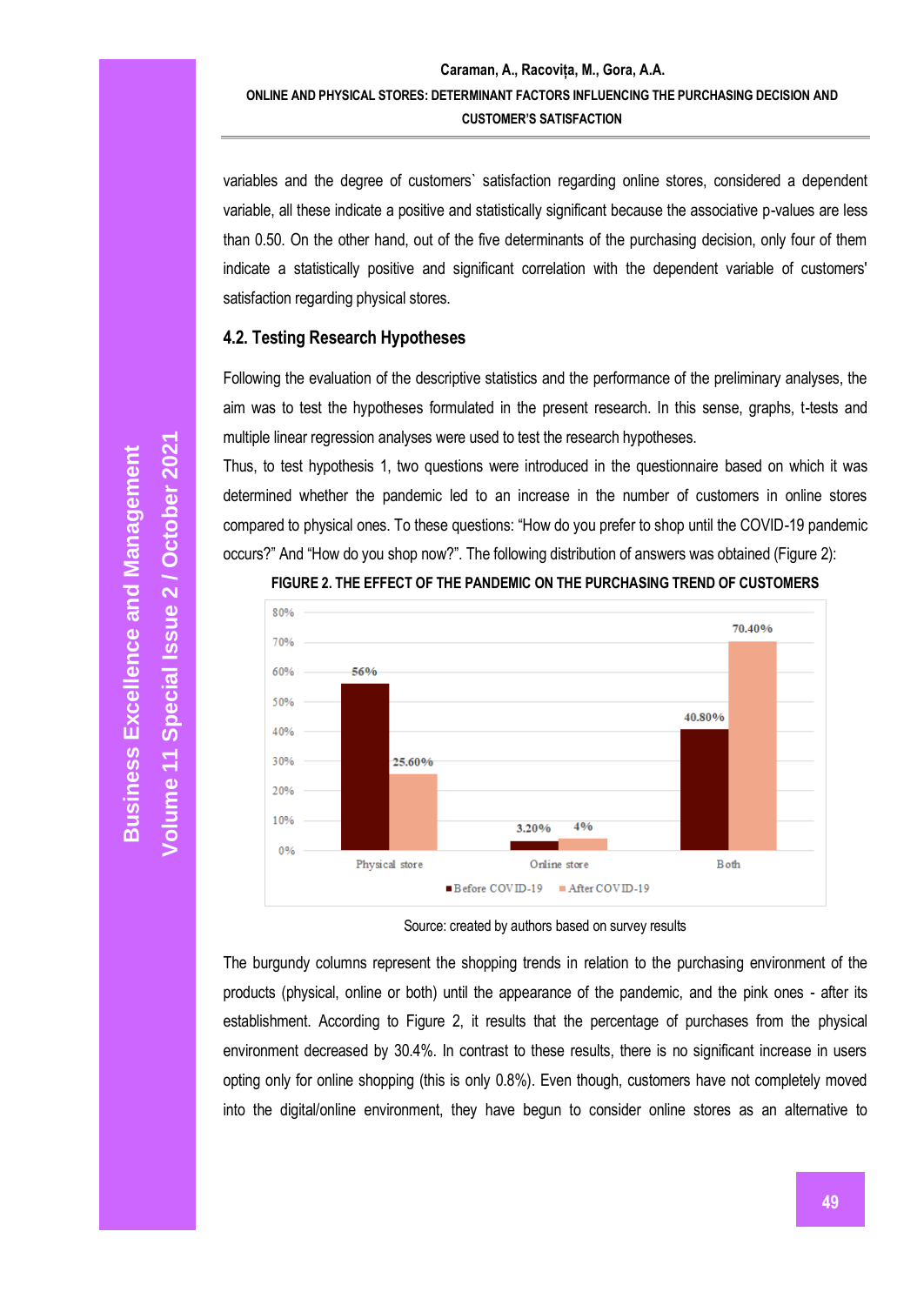shopping, with the graph showing that the number of customers using both channels has increased by about half.

In conclusion, it can be stated that the pandemic has positively influenced the transition of online shopping by demonstrating the truthfulness of the hypothesis 1. However, physical stores remain important to buyers, being the main way in which they shop. The results obtained are similar to studies in the literature which claim that people will always opt for a personalized customer service and a tactile experience that only physical stores can offer (Dauriz, Remy & Sandri, 2014).

In order to test Hypothesis 2, five t-tests were used and performed for independent samples in order to compare how the determinants of the purchasing decision are perceived by women and men. The results of these tests are illustrated in Table 2.

|                    | Women      |           | Men        |           |       | Levene test | t-test   |     |       |  |
|--------------------|------------|-----------|------------|-----------|-------|-------------|----------|-----|-------|--|
| <b>Variables</b>   | $(N = 85)$ |           | $(N = 40)$ |           |       |             |          |     |       |  |
|                    | M          | <b>SD</b> | M          | <b>SD</b> | F     | p           | t        | df  | p     |  |
| Informativeness    | 4.000      | 0.931     | 4.119      | 0.902     | 0.032 | 0.858       | $-0.672$ | 123 | 0.503 |  |
| Social presence    | 3.268      | 0.889     | 3.156      | 1.056     | 1.040 | 0.310       | 0.615    | 123 | 0.540 |  |
| Sensory marketing  | 3.388      | 1.022     | 3.233      | 1.024     | 0.039 | 0.844       | 0.790    | 123 | 0.431 |  |
| Product type       | 3.400      | 0.846     | 3.500      | 0.883     | 0.298 | 0.586       | $-0.608$ | 123 | 0.545 |  |
| <b>Brand trust</b> | 3.419      | 0.947     | 3.256      | 1.011     | 0.056 | 0.814       | 0.827    | 123 | 0.410 |  |
|                    |            |           |            |           |       |             |          |     |       |  |

**TABLE 2. THE T-TEST RESULTS FOR INDEPENDENT SAMPLES**

Source: created by authors based on survey results computed with IBM SPSS

Note: N – number of respondents; M – mean; SD – standard deviation; F – Levene test value; t – t-test value; df – degree of freedom; p – associated probability p-value

Before performing the t-tests for independent samples, a preliminary analysis was performed to verify the presumption of equality of variances, calculating the Levene test values. According to the results in Table 2, it can be seen that the F value of the Levene test has a statistically insignificant probability associated p  $(p < 0.05)$  for all five determinants of the purchasing decision, which indicates that the assumption of equality of variants was not violated. In this regard, the results of the t-test related to this preliminary analysis were selected and interpreted.

Thus, the results obtained showed that there are no statistically significant differences in how the five determinants of the purchasing decision are perceived by women and men ( $p > 0.05$  in all cases). However, the distinct averages between the two categories of respondents show that there are small differences in the perception of decision factors, namely: men seem to place more emphasis on the level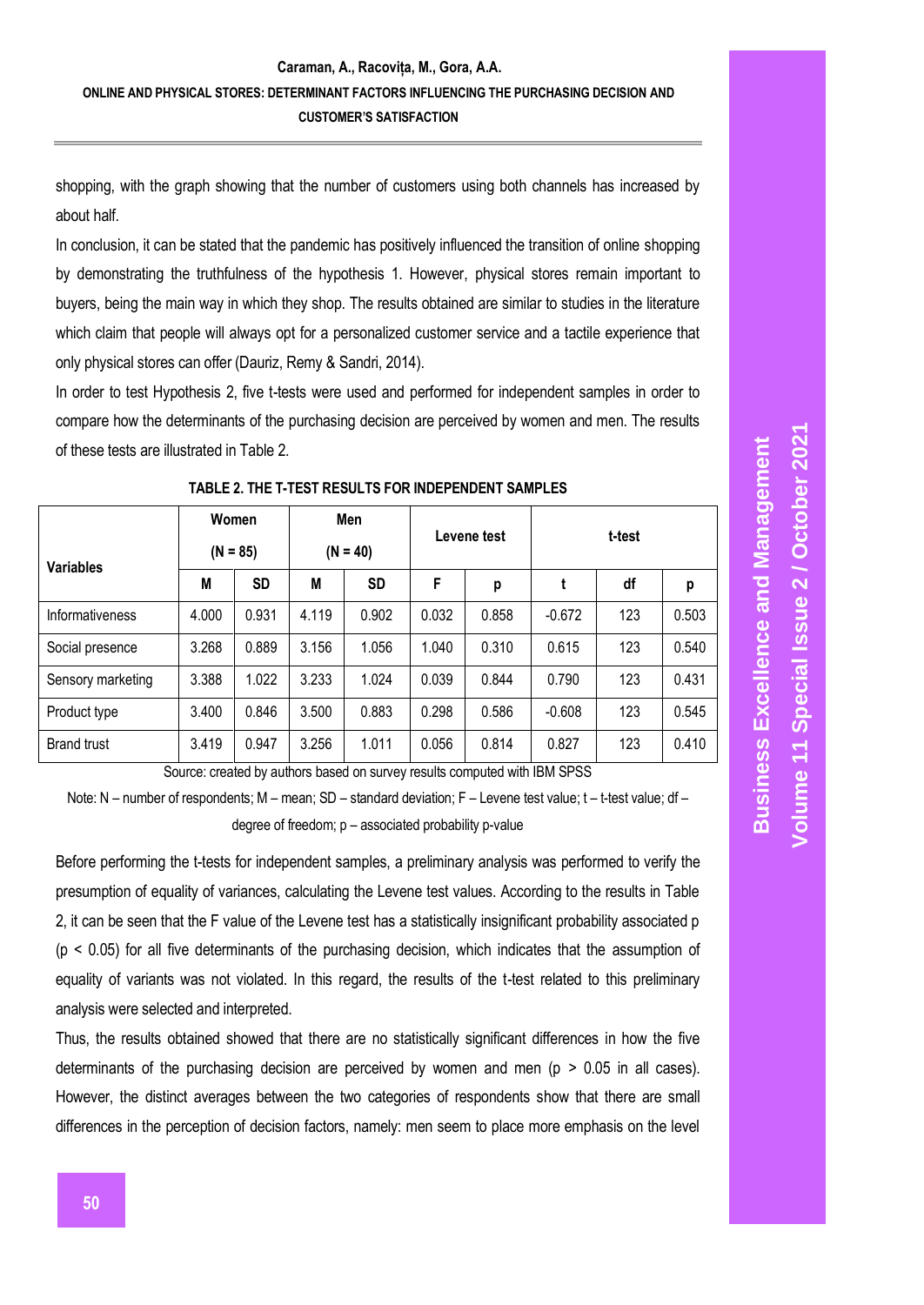of information and the type of product, while women give more and higher importance than men for social presence, sensory marketing and brand trust.

Based on these results, it can be concluded that hypothesis 2 has not been validated. This situation could be due to the small sample of interviewees, the significant difference between the genders of the respondents (68% of them being women) and/or the transition to the online environment that changed the behavior of shoppers and the habit of buying.

To test the following two research hypotheses, namely hypothesis 3 and hypothesis 4, multiple linear regression analysis was used. Preliminary to perform the multiple linear regression analysis, in order to diagnose the collinearity between the analysed variables, the values of the variance inflation factor (VIF) were calculated and analysed. The variance inflation factor (VIF) measures the extent of a correlation between one predictor and the other predictors in a model to determine the existence of multicollinearity. Regarding the values of the VIF indicator, in order to avoid collinearity problems, it is recommended that they be below the value of 10 (Gujarati, 2004; Robinson & Schumacker, 2009), or even below the value of 5 (Hair Jr., Hult, Ringle, & Sarstedt, 2017). On this line, as shown in Tables 4 and 5, the VIF values are below the recommended limit values, which indicates that there is no multicollinearity between the independent variables. Based on these results of the preliminary analysis, multiple linear regression analysis can be performed. Regarding the results of the regression analysis performed in this research, they were tested and interpreted based on a statistically significant level of 0.05.

Thus, the specific results of the multiple linear regression analysis, related to the testing of hypothesis 3, and more precisely to determine the extent to which the five determinants of the purchasing decision influence the satisfaction of buyers with respect to online stores, are presented in Table 3.

| TABLE 3. MULTIPLE LINEAR REGRESSION ANALYSIS BETWEEN THE FACTORS OF THE PURCHASING |
|------------------------------------------------------------------------------------|
| DECISION AND THE DEGREE OF CUSTOMERS SATISFACTION REGARDING THE ONLINE STORES      |

| Independent<br>Variables/      | B        | β        |          |       | CI 95%   |       | Collinearity<br><b>Statistics</b> |            | Supported/    |
|--------------------------------|----------|----------|----------|-------|----------|-------|-----------------------------------|------------|---------------|
| Research<br><b>Hypotheses</b>  |          |          |          | p     | Lower    | Upper | Tolerance                         | <b>VIF</b> | Not supported |
| Constant                       | 1.285    |          | 3.810    | 0.000 | 0.617    | 1.953 |                                   |            |               |
| Informativeness (H3.a)         | 0.265    | 0.275    | 3.055    | 0.003 | 0.093    | 0.437 | 0.679                             | 1.473      | Supported     |
| Social presence (H3.b)         | 0.196    | 0.208    | 1.890    | 0.061 | $-0.009$ | 0.401 | 0.455                             | 2.200      | Not supported |
| Sensory<br>marketing<br>(H3.c) | 0.129    | 0.148    | 1.300    | 0.196 | $-0.067$ | 0.325 | 0.424                             | 2.358      | Not supported |
| Product type (H3.d)            | $-0.138$ | $-0.134$ | $-1.259$ | 0.211 | $-0.356$ | 0.079 | 0.491                             | 2.039      | Not supported |
| Brand trust (H3.e)             | 0.197    | 0.214    | 2.091    | 0.039 | 0.010    | 0.383 | 0.526                             | 1.901      | Supported     |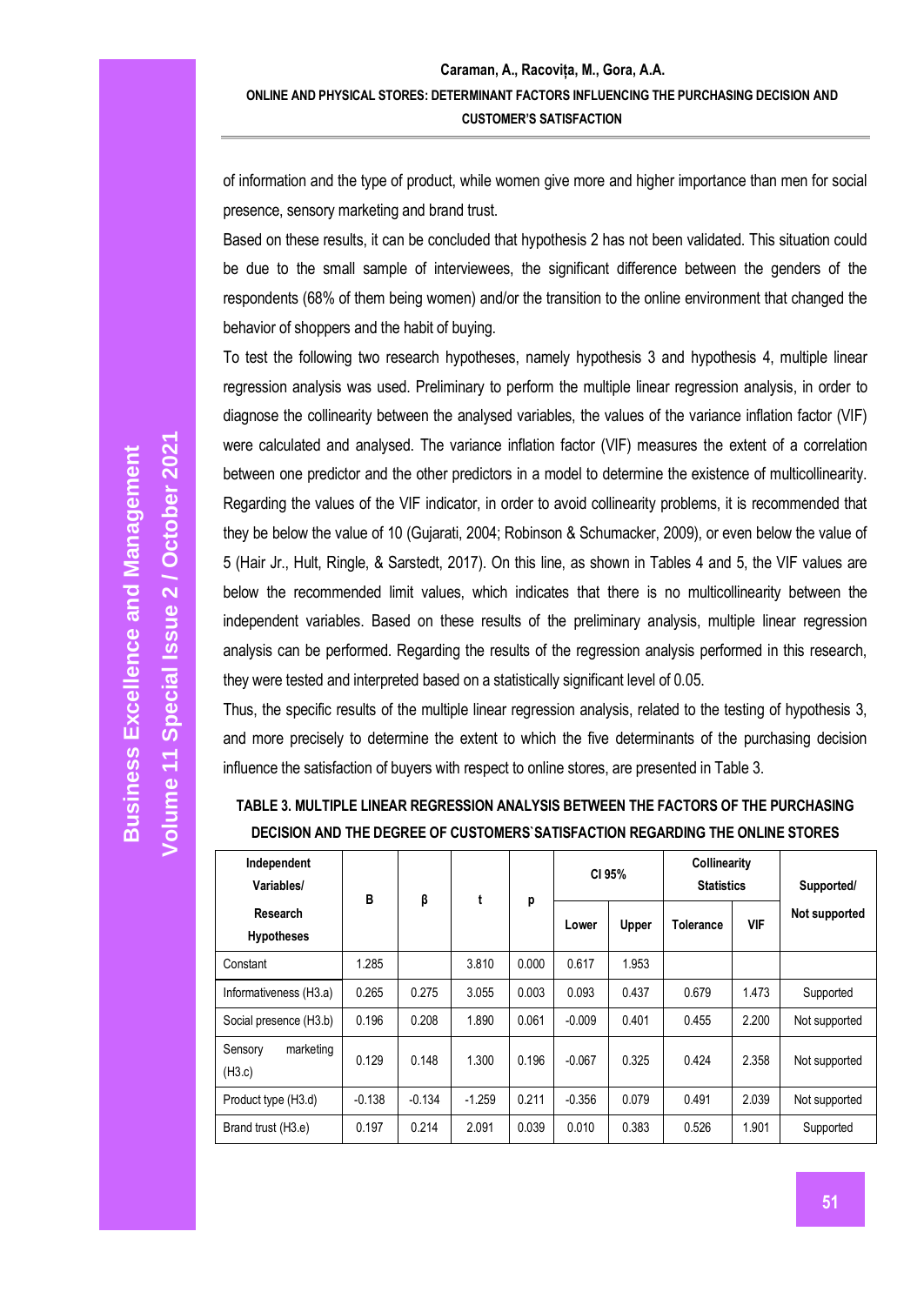#### **Caraman, A., Racovița, M., Gora, A.A. ONLINE AND PHYSICAL STORES: DETERMINANT FACTORS INFLUENCING THE PURCHASING DECISION AND CUSTOMER'S SATISFACTION**

#### **R<sup>2</sup> = 0.343; F(5, 119) =12.431; p=0.000**

Source: created by authors based on survey results computed with IBM SPSS

Note: B – Unstandardized Coefficient; β – Standardized Coefficient; t – t - Value; p- probability value; CI 95% - 95% Confidence Intervals for B; VIF - variance inflation factor; R<sup>2</sup>= the coefficient of determination; F –F statistic

Multiple linear regression analysis was used to assess the influence of all purchasing decision factors (level of information, social presence, sensory marketing, product typology, brand trust) on customer satisfaction with online stores. The regression model presented in Table 3 is a valid one because, statistically F has an associated probability (p) equal to 0.000. Moreover, these results illustrated that these 5 variables are able to explain together 34.3% of the variation of buyers' satisfaction regarding online stores ( $R^2$  = 0.343). The intercept (Constant) represents the average level of customers' satisfaction regarding online stores if no other regressors would have an influence. At the same time, based on the pvalues associated with the independent variables, it can be seen that two out of five determinants of the purchasing decision have a positively and statistically significant influence on the degree of customers` satisfaction regarding online stores, namely: information level ( $\beta$  = 0.275; t = 3.055; p < 0.05) and brand trust (β = 0.214; t = 2.091; p < 0.05). As a result, hypothesis 3 is only partially validated. The results obtained also support the results of other studies that present arguments regarding the importance of the level of product information in customers` perception and in determining the purchasing decision (Katawetawaraks & Wang, 2011; Luo and Bhattacharya, 2006) and which explain the influence of brand trust on buyers' behavior (Al-Alwan & Al-Shirawi, 2015; Berry, 2000; Edwar, Diansari & Winawati, 2018). On the other hand, the aim of this research was to determine to what extent the determining factors of the purchasing decision influence the degree of buyers` regarding physical stores. In this regard, the results specific to the multiple linear regression, related to the testing of hypothesis 4, are presented in Table 4.

# **TABLE 4. MULTIPLE LINEAR REGRESSION ANALYSIS BETWEEN THE FACTORS OF THE PURCHASING DECISION AND THE DEGREE OF CUSTOMERS`SATISFACTION REGARDING THE PHYSICAL STORES**

| Independent<br>Variables/      | B        | β        | t        | p     |          | <b>Collinearity</b><br>CI 95%<br><b>Statistics</b> |                  | Supported/<br><b>Not</b> |               |
|--------------------------------|----------|----------|----------|-------|----------|----------------------------------------------------|------------------|--------------------------|---------------|
| Research<br><b>Hypotheses</b>  |          |          |          |       | Lower    | Upper                                              | <b>Tolerance</b> | <b>VIF</b>               | supported     |
| Constant                       | 2.189    |          | 6.148    | 0.000 | 1.484    | 2.893                                              |                  |                          |               |
| Informativeness (H4.a)         | 0.159    | 0.177    | 1.739    | 0.085 | $-0.022$ | 0.341                                              | 0.679            | 1.473                    | Not supported |
| Social presence (H4.b)         | 0.021    | 0.024    | 0.190    | 0.850 | $-0.196$ | 0.237                                              | 0.455            | 2.200                    | Not supported |
| marketing<br>Sensory<br>(H4.c) | 0.274    | 0.336    | 2.617    | 0.010 | 0.067    | 0.480                                              | 0.424            | 2.358                    | Supported     |
| Product type (H4.d)            | $-0.079$ | $-0.081$ | $-0.681$ | 0.497 | $-0.308$ | 0.151                                              | 0.491            | 2.039                    | Not supported |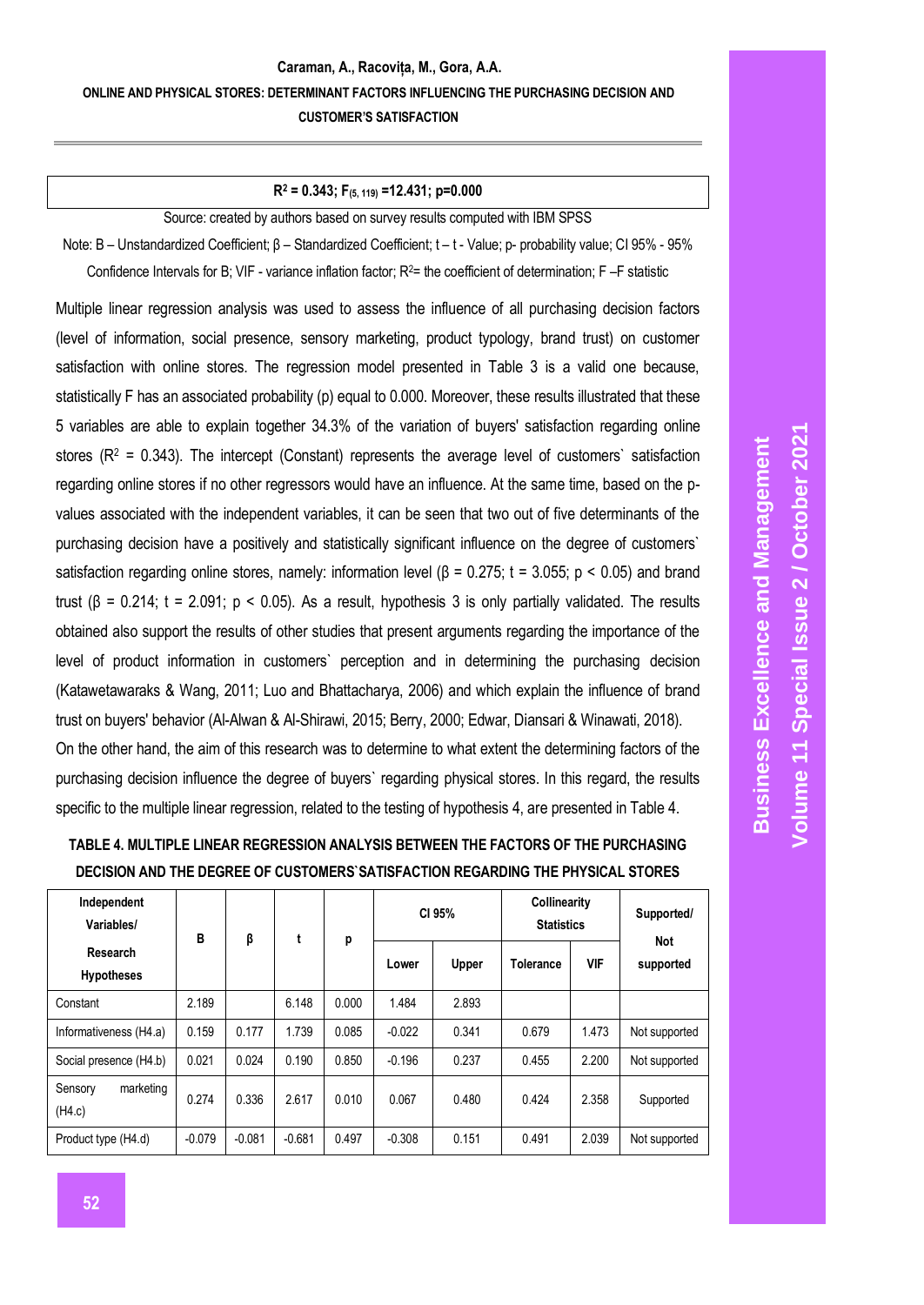#### **Caraman, A., Racovița, M., Gora, A.A. ONLINE AND PHYSICAL STORES: DETERMINANT FACTORS INFLUENCING THE PURCHASING DECISION AND CUSTOMER'S SATISFACTION**

| $\vert$ -0.027 $\vert$ -0.233 $\vert$ 0.816 $\vert$ -0.219 $\vert$<br>0.173<br>0.526<br>$-0.023$<br>Brand trust (H4.e) | 1.901 | Not supported |
|------------------------------------------------------------------------------------------------------------------------|-------|---------------|

Source: created by authors based on survey results computed with IBM SPSS

Note: B – Unstandardized Coefficient; β – Standardized Coefficient; t – t - Value; p- probability value; CI 95% - 95%

Confidence Intervals for B; VIF - variance inflation factor;  $R<sup>2</sup>$  = the coefficient of determination; F -F statistic

Analyzing the results of multiple linear regression, highlighted in Table 4, we can see that the value  $F =$ 4.763 has a related probability statistically significant (p < 0.05), which makes the regression model to be valid. The coefficient of determination ( $R^2$  = 0.167) shows that 16.70% of the variability of the dependent variable depends on the independent variables. In other words, the five determining factors of the purchasing decision are able to explain, together, 16.70% of the variance of the degree of buyers` satisfaction regarding the physical stores. Moreover, analyzing the independent variables, it can be seen that the degree of shoppers` satisfaction regarding physical stores is positively and significantly influenced only by the sensory marketing decision factor (β = 0.336; t = 2.617; p < 0.05). The other regressors do not have a significant influence on the dependent variable because the p-values associated with them are greater than 0.05.

On this line, hypothesis 4 was only partially confirmed. These results stand up the results Katawetawaraks & Wang`s study (2011) who consider the intangibility of online product a factor that prevents the decision to buy in online stores and supports the purchase in physical stores (offline).

Comparing the results of the influence of purchasing decision makers on buyers' satisfaction with online and physical stores, the following can be highlighted:

1. Customers` satisfaction who shop in physical stores is influenced by sensory marketing: smells, sounds, textures.

2. Customers` satisfaction who shop in online stores is influenced by the level of existing information and trust in the brand.

These discoveries can be used by managers to create a strategy to attract a larger number of customers depending on the adapted business model.

## **5. CONCLUSIONS**

In this research, it was intended to highlight how customers' buying trends were affected by the transition to the online environment imposed by the COVID-19 pandemic. In this regard, a questionnaire-based survey was used in which 125 people participated, of which 40 are men and 85 women, aged between 18 and over 50 years, with an average income ranging between 500 and over 4500 RON. Following data collection, a series of descriptive statistical analyzes and a series of preliminary analyzes were performed,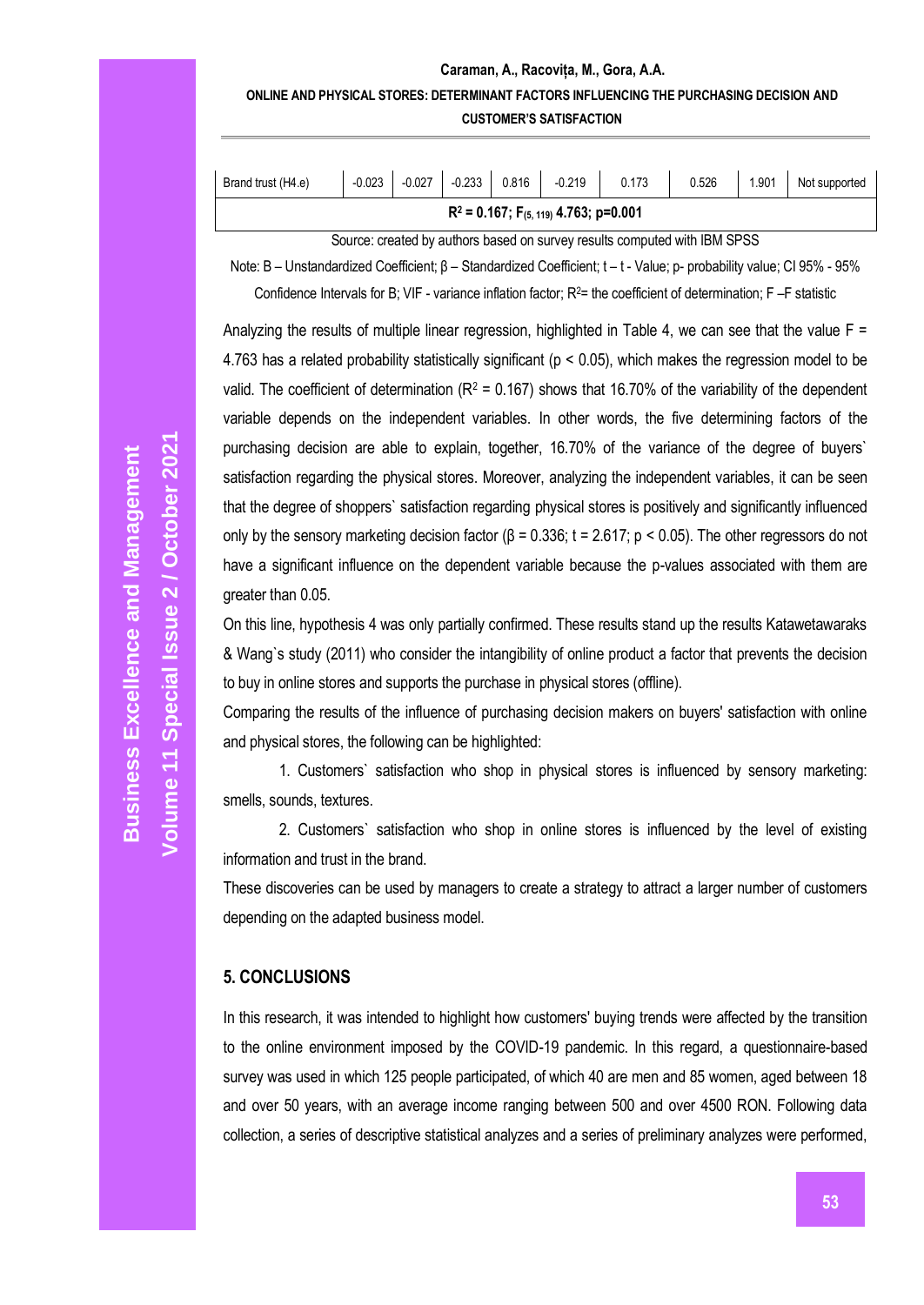and the hypotheses formulated in this research were tested by means of t-tests for independent samples and multiple linear region analysis.

Comparing the purchasing of people before and after the pandemic, it was found that several of them began to consider online stores as a shopping alternative. However, physical stores remain important to customers as the main way they shop. In this regard, in order to create a complete shopping experience, it would be useful for managers to use a combination of online and physical stores to sell their products.

When the different perception of purchasing decision factors was considered (level of information, social presence, sensory marketing, product typology and brand trust) from the two sexes, it was not identified or particularly significant. It can be assumed that this is due to the transition to the online environment, which has led to the disappearance of gender barriers. These findings could lead business managers to not focus on women only and pay attention to men, especially in the online environment.

Another important finding was that satisfaction in the physical environment is influenced by variables other than the online environment. In this sense, shoppers are more satisfied with sensory marketing when shopping in physical stores, while in online stores there is a significant satisfaction created by the level of information presented about a product, but also trust in the brand. Even if they seem unnecessary at first glance, the smell in the shops, the background sounds or the arrangements of the products contribute to the creation of satisfied customers who will definitely return. In contrast, e-stores must invest in the development of an accessible platform with clear and structured information, and provide a high quality service that meets the required standards.

The limitations of the current study are represented by the small sample size and the homogeneity of the surveyed population (unbalanced towards young people). Marketing policy needs all demographic categories of people, even if maybe young people are more interested in shopping, there is no need to neglect the other age groups.

As for future research directions, they could aim at introducing other variables, such as customer loyalty or perceived quality and analysis of the influence of decision makers on them; research into how decisionmakers are perceived to depend on respondents' income tranches; and exploring how customers perceive a combination of physical and online stores. Also, the study did not take into consideration demographic factors, such as age, occupation, income, living environment, location of the physical store compared to the opportunity to buy online, etc., as a variable that can cause buyers to buy products either online or physical. It is necessary to study and analyze the hypothesis according to which for both environments there may be different decision-making factors, but also similar ones that could contribute to the development of the business environment both for entrepreneurs and for the satisfaction of existing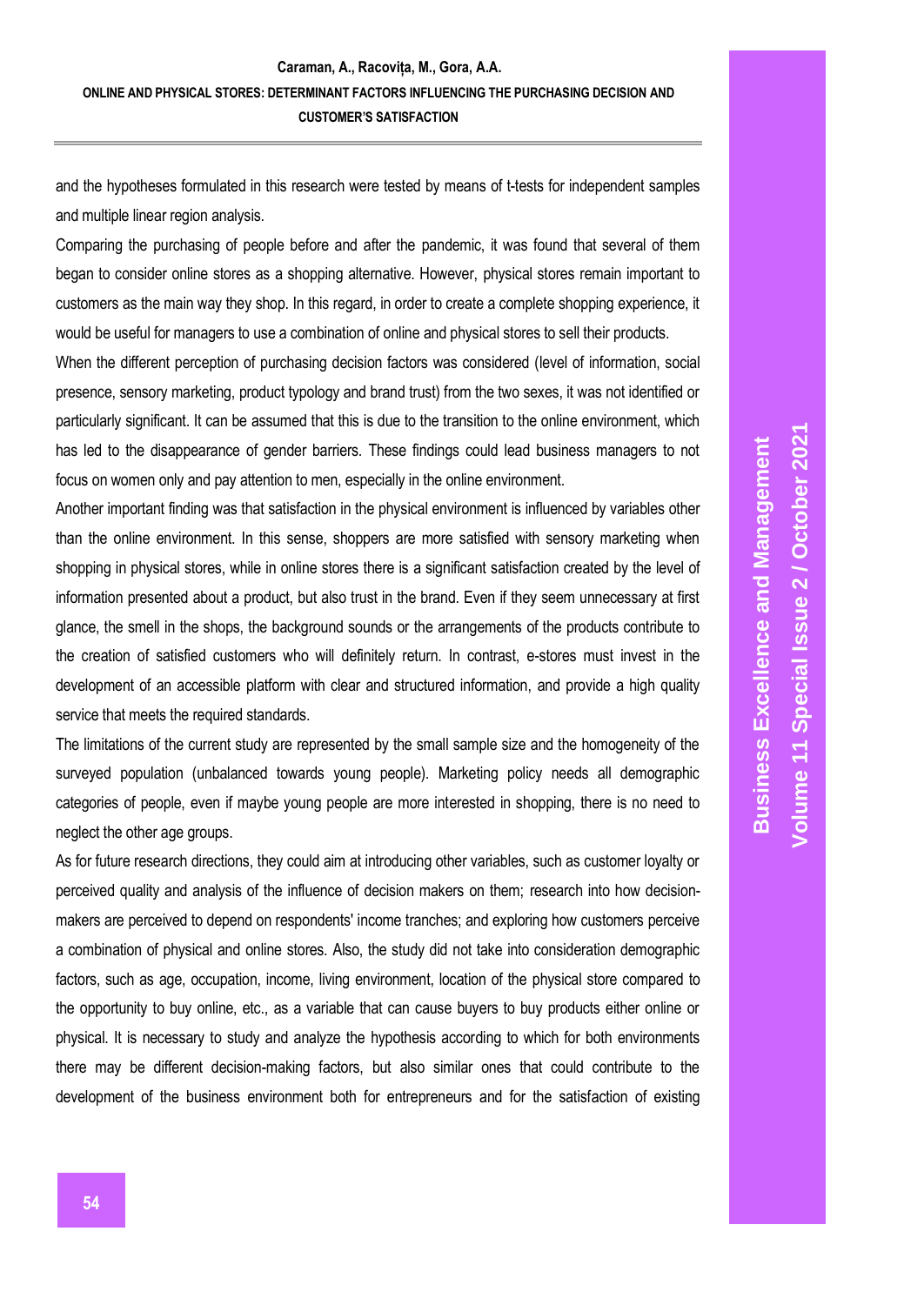demand. Also, the authenticity of the results of research conducted up to the pandemic in the current context can be verified to identify which variable could influence buyers to be studied.

#### **REFERENCES**

- Al-Alwan, M. & Al-Shirawi, A.M. (2015). An Investigation of Factors Influencing Online Shopping: An Explanotory Study in the Kingdom of Bahrain'. Int. J. Innovation and Knowledge Management in the Middle East and North Africa. 4(2): 86-94.
- Berry, L.L. (2000). Cultivating service brand equity. Academy of Marketing Science. 28(1): 128-137. DOI:10.1177/0092070300281012.
- Brynjolfsson, E., Hu, Y. & Rahman, M.S. (2009). Battle of the retail channels: How product selection and geography drive cross-channel competition. Management Science Informs. 55(11): 1755-1765. DOI:10.1287/mnsc.1090.1062.
- ContentEngine LLC traducere. (2020). U.S. online shopping revolution to endure after pandemic. CE Noticias Financieras. ContentEngine LLC. U.S., Miami. Retrieved May 20, 2021, from [https://search-proquest-com.am.e-nformation.ro/wire-feeds/u-s-online-shopping-revolution-endure](https://search-proquest-com.am.e-nformation.ro/wire-feeds/u-s-online-shopping-revolution-endure-after/docview/2405811844/se-2?accountid=136549)[after/docview/2405811844/se-2?accountid=136549.](https://search-proquest-com.am.e-nformation.ro/wire-feeds/u-s-online-shopping-revolution-endure-after/docview/2405811844/se-2?accountid=136549)
- Dauriz, L., Remy, N. & Sandri N. (2014). Luxury shopping in the digital age. Perspectives on retail and Consumers Goods. McKinsey & Company. Retrieved May 20, 2021, from [https://www.mckinsey.com/industries/retail/our-insights/luxury-shopping-in-the-digital-age.](https://www.mckinsey.com/industries/retail/our-insights/luxury-shopping-in-the-digital-age)
- Edwar, M., Diansari, R.A.A. & Winawati, N. F. (2018). The factors that affecting the product purchasing decision through online shopping by students of Surabaya state university. International Journal of Educational Research Review. 3(4): 54-64.
- Greelane.com. (2019). Marketing psihologic: cum ne vând simțurile. Retrieved Aprilie 5, 2021, from [https://www.greelane.com/ro/umanistic%C4%83/probleme/sensory-marketing-4153908.](https://www.greelane.com/ro/umanistic%C4%83/probleme/sensory-marketing-4153908)
- Gujarati, D.N. (2004). Basic Econometrics. Fourth Edition. New York: McGraw-Hill.
- Hair Jr., J. F., Hult, G. T., Ringle, C. M., & Sarstedt, M. (2017). A Primer on Partial Least Squares Structural Equation Modeling (PLS-SEM) (2nd edition). SAGE.
- Henseler, J., Ringle, C. M., & Sinkovics, R. (2009). The Use of Partial Least Squares Path Modeling in International Marketing. New Challenges to International Marketing (Advances in International Marketing), 277-319.
- Hill, N., Brierley, J. & MacDougall, R. (2003). How to Measure Customer Satisfaction, 2nd ed. Gower Pub Co. Great Britain. London. DOI:10.4324/9781315253107.
- Hulland, J. (1999). Use of Partial Least Squares (PLS) in Strategic Management Research: A review of Four Recent Studies. Strategic Management Journal. 20: 195-204.

Jain, S. & Werth, D. (2019). Current State of Mixed Reality Technology for Digital Retail: A Literature Review. eCommerce and Consumer Behavior, HCI in Business. Government and Organizations (pp.22- 37). USA, California. DOI:10.1007/978-3-030-22335-9\_2.

Jones, C. & Tyko, K. (2020). Shopping malls were struggling before COVID-19 and now have more empty stores: What's next after the pandemic?. USA Today (Online). U.S., Arlington. Retrieved